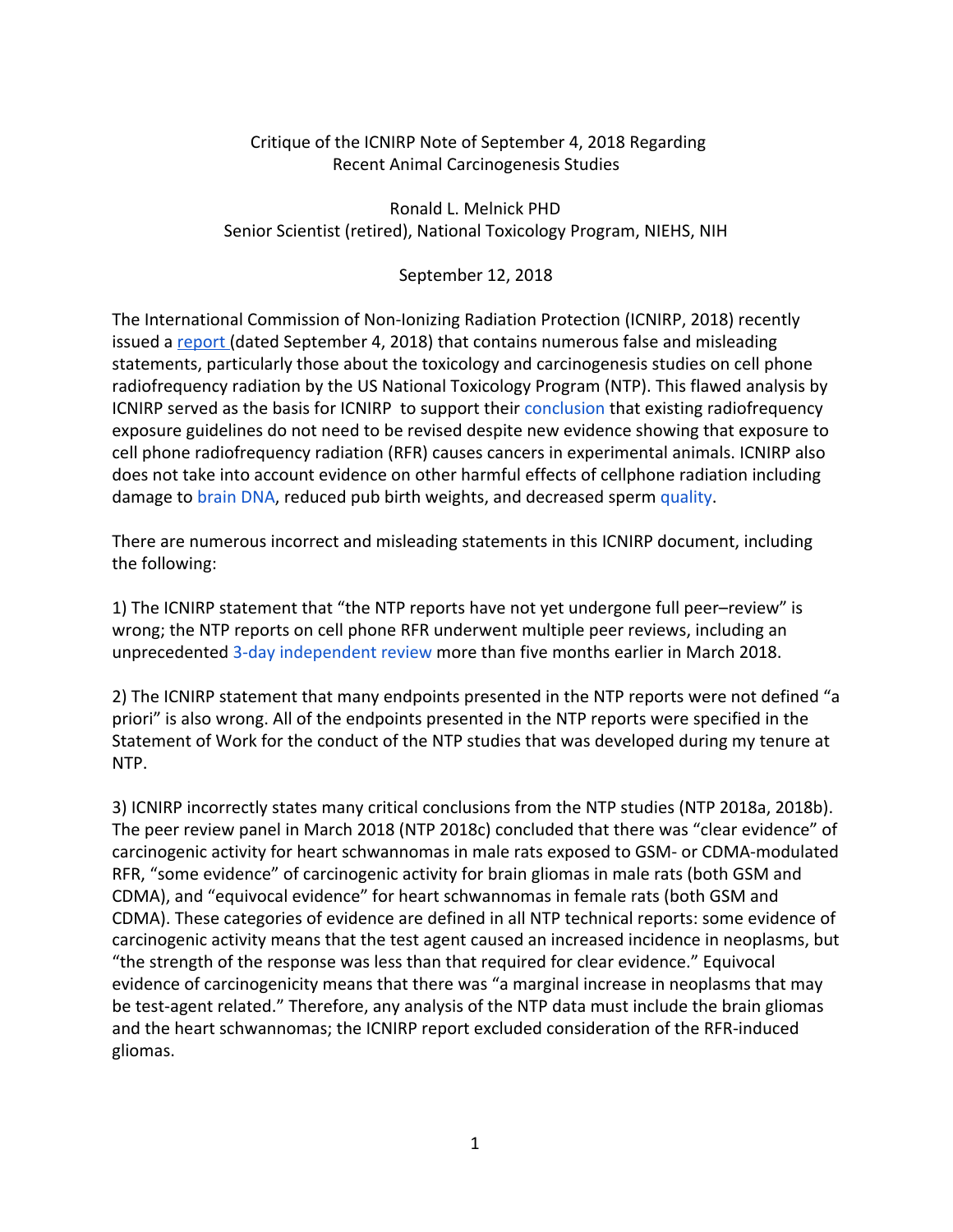4) The statement by ICNIRP that animals in the NTP study were exposed "over the whole of their lives" is incorrect. Surviving animals were killed at about 110 weeks of age; e.g., more than 70% of mice were still alive at the end of the study (NTP 2018a, 2018b).

5) The ICNIRP report criticized the exposure intensities used in the NTP studies as being "75 times higher than the whole-body exposure limit for the general public" and therefore "not able to inform on mobile-phone radiofrequency exposures." This issue had been raised before by others and is addressed in my paper (Melnick, 2018):

"While the exposure limit to RFR for the general population in the US is 0.08 W/kg averaged over the whole body, the localized exposure limit is 1.6 W/kg averaged over any one gram of tissue (FCC, 1997); for occupational exposures, the limit is five times higher (0.4 W/kg and 8 W/kg, respectively). Thus, the whole-body exposure levels in the NTP study were higher than the FCC's whole-body exposure limits (3.8 to 15 times higher than the occupational whole-body exposure limit). Whole-body SAR, however, provides little information about organ-specific exposure levels (IARC, 2013). When an individual uses a cell phone and holds it next to his or her head, body tissues located nearest to the cell phone antenna receive much higher exposures than parts of the body that are located distant from the antenna. Consequently, the localized exposure level is more important for understanding and assessing human health risks from cell phone RFR. When considering organ-specific risk (e.g., risk to the brain) from cell phone RFR, the important measure of potential human exposure is the local SAR value of 1.6 W/kg (the FCC's SAR limit for portable RF transmitters in the US, FCC 1997) averaged over any gram of tissue. In the NTP study in which animals were exposed to whole-body RFR at SARs of 1.5, 3, and 6.0 W/kg, exposures in the brain were within 10% of the whole-body exposure levels. Consider the converse scenario. If the brain and whole-body exposures were limited to 0.08 W/kg, then localized exposures in humans from use of cell phones held next to the ear could be 20 times greater than exposures to the brain of rats in the NTP study. Under this condition, a negative study would be uninformative for evaluating organ-specific human health risks associated with exposure to RFR. Therefore, exposure intensities in the brains of rats in the NTP study were similar to or only slightly higher than potential, localized human exposures resulting from cell phones held next to the head, and lower than the FCC's permissible localized limit for occupational exposures."

6) The claim by ICNIRP that the whole-body exposures in the NTP can produce adverse health effects is without foundation; the animals tolerated the exposure levels used in the NTP study without significant effects on body temperature, body weights, or induction of tissue damage (NTP 2018a, 2018b). The current RF exposure guidelines from the Federal Communication Commission, which are similar to those of ICNIRP, are based on a whole-body SAR of 4 W/kg, in order to 'protect' against adverse effects that might occur due to increases in tissue or body temperature of  $1^{\circ}$ C or higher from acute exposures. The whole-body exposure limit of 0.4 W/kg SAR for occupational exposures and 0.08 W/kg SAR for the general public is based simply on dividing the 4W/kg value by 10 for occupational exposures and by 50 for the general public, while the exposure guideline limit for localized exposures in the US is 1.6 W/kg averaged over any one gram of tissue for the general population and 8 W/kg for occupational exposures (FCC, 1997) is based simply on multiplying the whole-body exposure limits by 20. For localized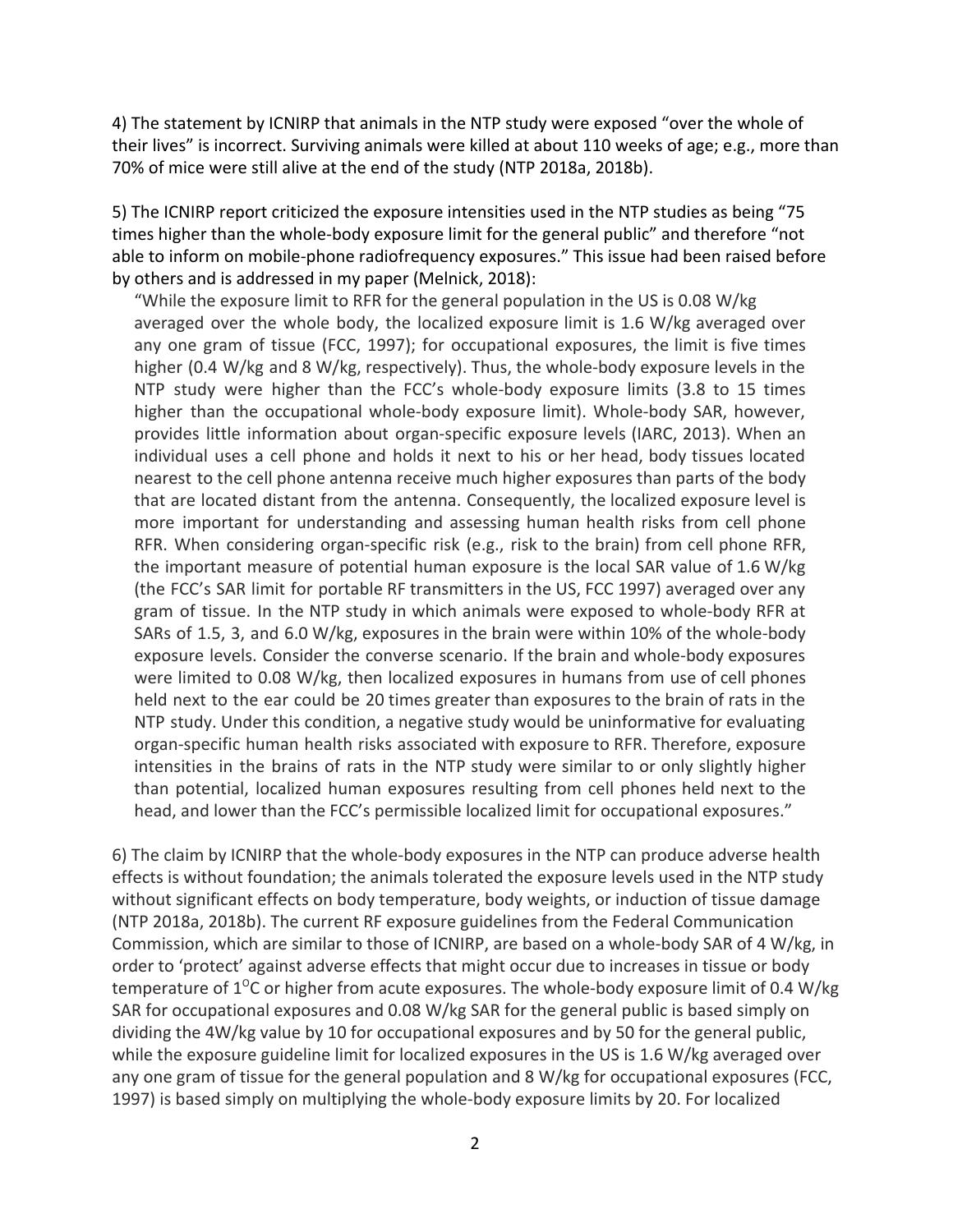exposures, the ICNIRP guideline is 2 W/kg averaged over any 10 grams of contiguous tissue for the general population, and 10 W/kg for occupational exposures. The NTP thermal pilot study showed that rats and mice could maintain body temperatures within  $1^{\circ}$ C at 6 W/kg and 10 W/kg, respectively (Wyde et al., 2018). Thus, the exposures used in the NTP study are consistent with FCC and ICNIRP guidelines that limit whole body exposures to levels that do not cause any significant temperature increase. The 10x or 50x uncertainty factors applied to the 4 W/kg SAR are intended to protect against acute thermal effects, but do not address health risks from non-thermal or minimally thermal exposures. The ICNIRP report also criticized the use of subcutaneously implanted transponders to monitor the effects of RF exposure on core body temperature; however, Kort et al. (1998) showed that temperature changes recorded by the subcutaneous transponders did not differ significantly from rectal temperature measurements in rats or mice.

7) Criticism by ICNIRP concerning the consistency between the NTP studies (NTP 2018a) and the Ramazzini study (Falcioni et al., 2018) is disingenuous. The fact that both studies carried out in independent laboratories in Italy and the U.S. found increased incidences of heart schwannomas and Schwann cell hyperplasias in Sprague-Dawley rats under different exposure environments and different RF intensity levels is remarkable. Without knowledge or analysis of the true dose-response relationship between RFR exposure and the induction of schwannomas and Schwann cell hyperplasias of the heart, it is unreasonable to expect a linear dose-response by combining data from these two separate studies.

8) The discussion by ICNIRP concerning the "expected ratio'" of about 30% for schwannomas to hyperplasias is based on the paper by Novilla et al., 1991, and is a misrepresentation of the data and its relevance to the NTP study on cell phone RFR. In the Novilla paper, there were zero hyperplasias and zero schwannomas among 100 male Sprague-Dawley rats (there was one hyperplasia and one schwannoma in female Sprague Dawley rats). Most of the spontaneous hyperplasias and schwannomas reported in that paper were observed in Wistar rats (ratio  $\sim$  3). However, even if there had been a difference in the ratio of spontaneous hyperplasias to schwannomas in that study, it still would not reflect the impact of cell phone RFR on that ratio. The fact that Novilla et al. did not see either hyperplasias or schwannomas in male Sprague-Dawley rats lends further credibility to the absence of these lesions in the NTP study in Sprague-Dawley rats and the increased incidences of schwannomas in exposed rats being due to the exposures to cell phone RFR.

9) It is noteworthy that ICNIRP cites two reviews that conclude there is no association between RFR and acoustic neuromas, while ignoring any mention of the IARC monograph (IARC, 2013)) that reported positive associations between RFR from cell phone and glioma and acoustic neuroma in humans.

10) The issue raised by ICNIRP on the lack of cardiac schwannomas in control male rats in the NTP study and the expected incidence (0-2%) based on historical control rates had been raised before by others and is addressed in my paper (Melnick, 2018) for both schwannomas and gliomas: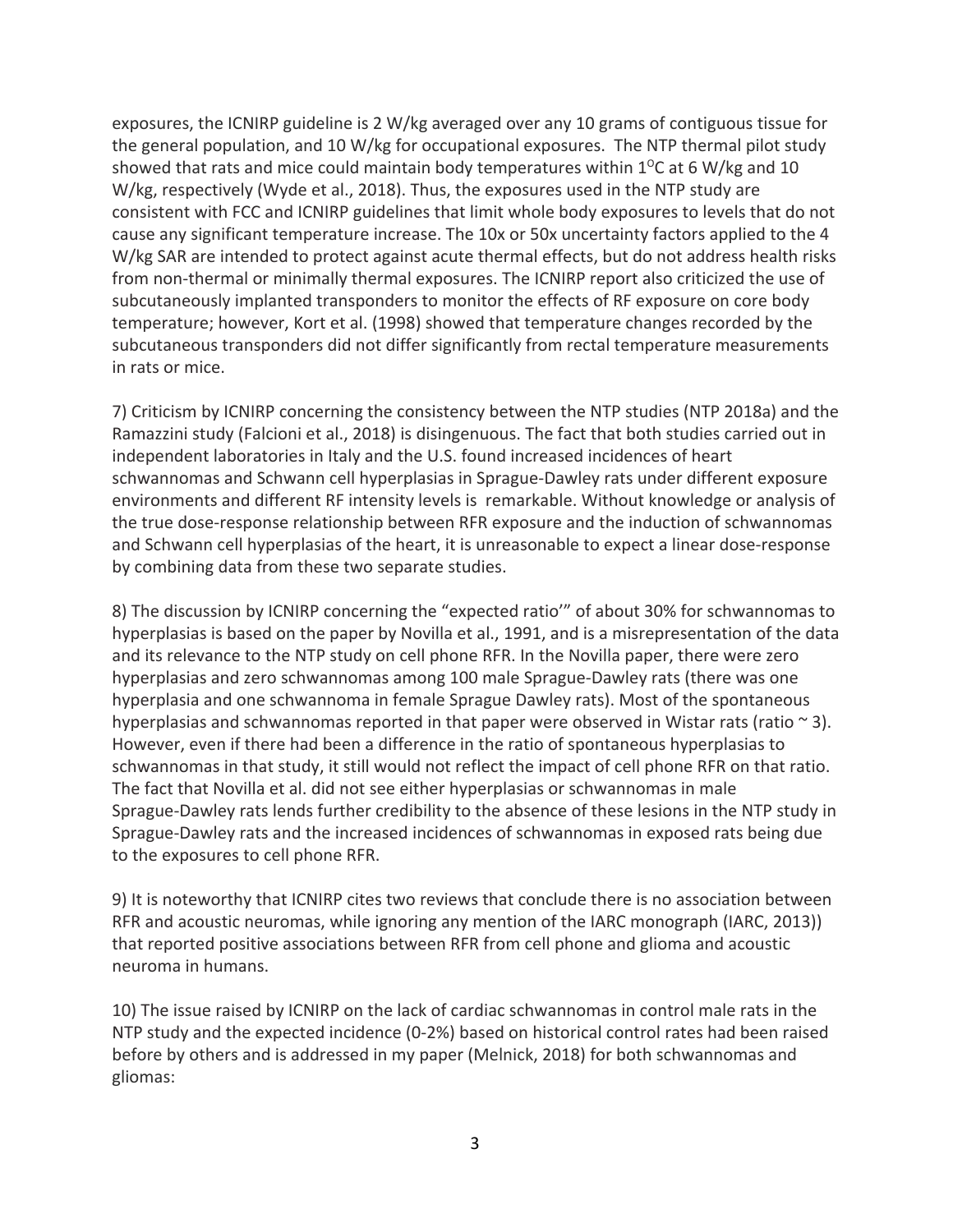"Gliomas and schwannomas of the heart are uncommon tumors that occur rarely in control Sprague-Dawley rats. It is not unusual to observe a zero incidence of uncommon tumors in groups of 50-90 control rats. In experimental carcinogenicity studies, the most important control group is the concurrent control group. As mentioned above, the uniquely designed reverberation chambers used in the NTP study were fully shielded from external EMFs, and the lighting source was incandescent instead of fluorescent light bulbs. The housing of rats in the RFR shielded reverberation chambers could affect tumor rates in control animals. No data are available on expected tumor rates in control rats of the same strain (Hsd: Sprague Dawley rats) held under these specific environmental conditions. Thus, historical control data from previous NTP studies are not reliably informative for comparison to the results obtained in the cell phone RFR study."

11) The hypothetical argument raised by ICNIRP about the effect of one additional schwannoma in the control group is nonsense; one must analyze the available data rather than inserting arbitrary values to downplay the significance of a true response.

12) The discussion in the ICNIRP report concerning survival differences between controls and exposure groups affecting the relative tumor response had been raised before by others and is addressed in my paper (Melnick, 2018)

"This comment is an inaccurate portrayal and interpretation of the data for at least two reasons: (1) there was no statistical difference in survival between control male rats and the exposure group with the highest rate of gliomas and heart schwannomas (CDMA-exposed male rats,  $SAR = 6.0$  W/kg), and (2) no glial cell hyperplasias (potential precancerous lesions) or heart schwannomas were observed in any control rat, even though glial cell hyperplasia was detected in exposed rats as early at week 58 of the 2-year study and heart schwannoma was detected as early as week 70 in exposed rats. Thus, survival was sufficient to detect tumors or pre-cancerous lesions in the brain and heart of control rats."

13) The issue in the ICNIRP report about the need for blind pathology to avoid biases related to exposure status is discussed in my paper (Melnick, 2018).

"The reviews of the histopathology slides and final diagnoses of lesions in the RFR studies by the pathology working groups were conducted similar to all other NTP studies in that the pathologists did not know whether the slides they were examining came from an exposed or an unexposed animal (Maronpot and Boorman, 1982). In fact, the reviewing pathologists didn't even know that the test agent was RFR. For anyone questioning the diagnosis of any tissue in this study, all of the slides are available for examination at the NTP archives."

Also, the designations 'test agent A' and 'test agent B' refer to the separate studies of GSM and CDMA exposures and not to exposure status within a study. Therefore, these designations would not "result in bias because perceived patterns within a group's samples can affect how subsequent samples are evaluated."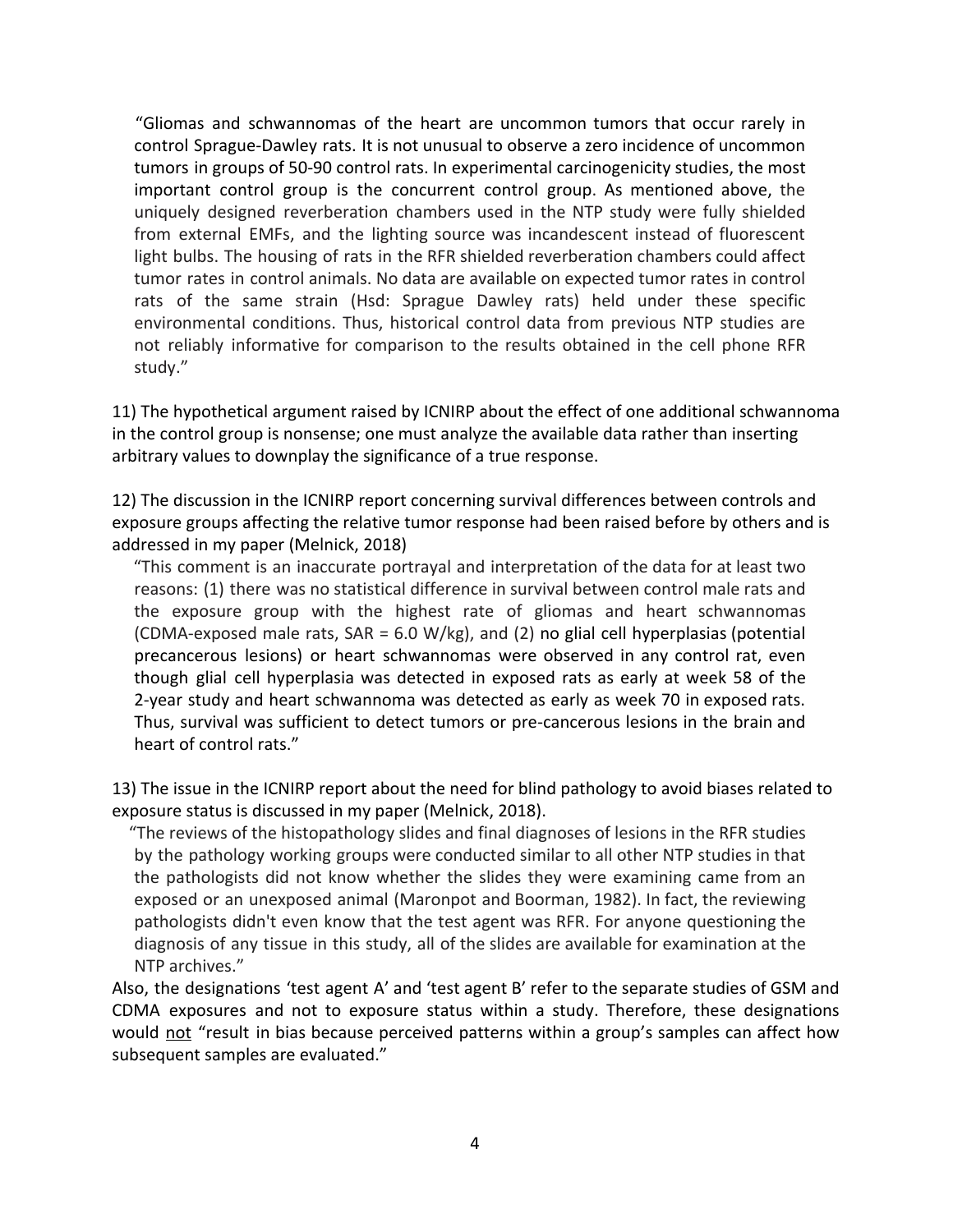- 14) The issue of multiple comparisons leading to possible false positives (with a probability of
- 0.5) was addressed by the NTP in its release of the partial findings of the RFR study (NTP, 2016): "Although the NTP conducts statistical tests on multiple cancer endpoints in any given study, numerous authors have shown that the study-wide false positive rate does not greatly exceed 0.05 (Fears et al., 1977; Haseman,1983; Office of Science and Technology Policy,1985; Haseman, 1990; Haseman and Elwell, 1996; Lin and Rahman, 1998; Rahman and Lin, 2008; Kissling et al., 2014). One reason for this is that NTP's carcinogenicity decisions are not based solely on statistics and in many instances statistically significant findings are not concluded to be due to the test agent. Many factors go in to this determination including whether there were pre-neoplastic lesions, whether there was a dose-response relationship, biological plausibility, background rates and variability of the tumor, etc. Additionally, with rare tumors especially, the actual false positive rate of each individual test is well below 0.05, due to the discrete nature of the data, so the cumulative false positive rate from many such tests is less than a person would expect by multiplying 0.05 by the number of tests conducted (Fears et al., 1977; Haseman, 1983; Kissling et al., 2015)."

15) The conclusion in the ICNIRP report that the NTP study is not consistent with the RFR cancer literature is wrong, and the claim by ICNIRP that epidemiological studies have not found evidence for cardiac schwannomas neglects to note that no studies of cell phone users have examined relationships between RFR exposure to the heart and risk of cardiac schwannomas. While it is true that the NTP did not report an increase in vestibular schwannomas in rats, it must be recognized that the vestibular nerve was not examined microscopically. The NTP findings of significantly increased incidences and/or trends for gliomas and glial cell hyperplasias in the brain and schwannomas and Schwann cell hyperplasias in the heart of exposed male rats are most important because the IARC classified RFR as a "possible human carcinogen" based largely on increased risks of gliomas and acoustic neuromas (which are Schwann cell tumors on the acoustic nerve) among long term users of cell phones. The concordance between rats and humans in cell type affected by RFR is remarkable and strengthens the animal-to-human association.

Based on numerous incorrect and misleading claims, the ICNIRP report concludes that "these studies (NTP and Ramazzini) do not provide a reliable basis for revising the existing radiofrequency exposure guidelines." The data on gliomas of the brain and schwannomas of the heart induced by cell phone radiation are suitable for conducting a quantitative risk assessment and subsequent re-evaluation of health-based exposure limits. The 'P' in ICNIRP stands for Protection. One must wonder who this commission is trying to protect – evidently, it is not public health.

## Online link

## References

Falcioni, L., Bua L., Tibaldi, E., Lauriola, M., DeAngelis, L., Gnudi, F., Mandrioli, D., Manservigi, M., Manservisi, F., Manzoli, I., Menghetti, I., Montella, R., Panzacchi, S., Sgargi, D., Strollo, V.,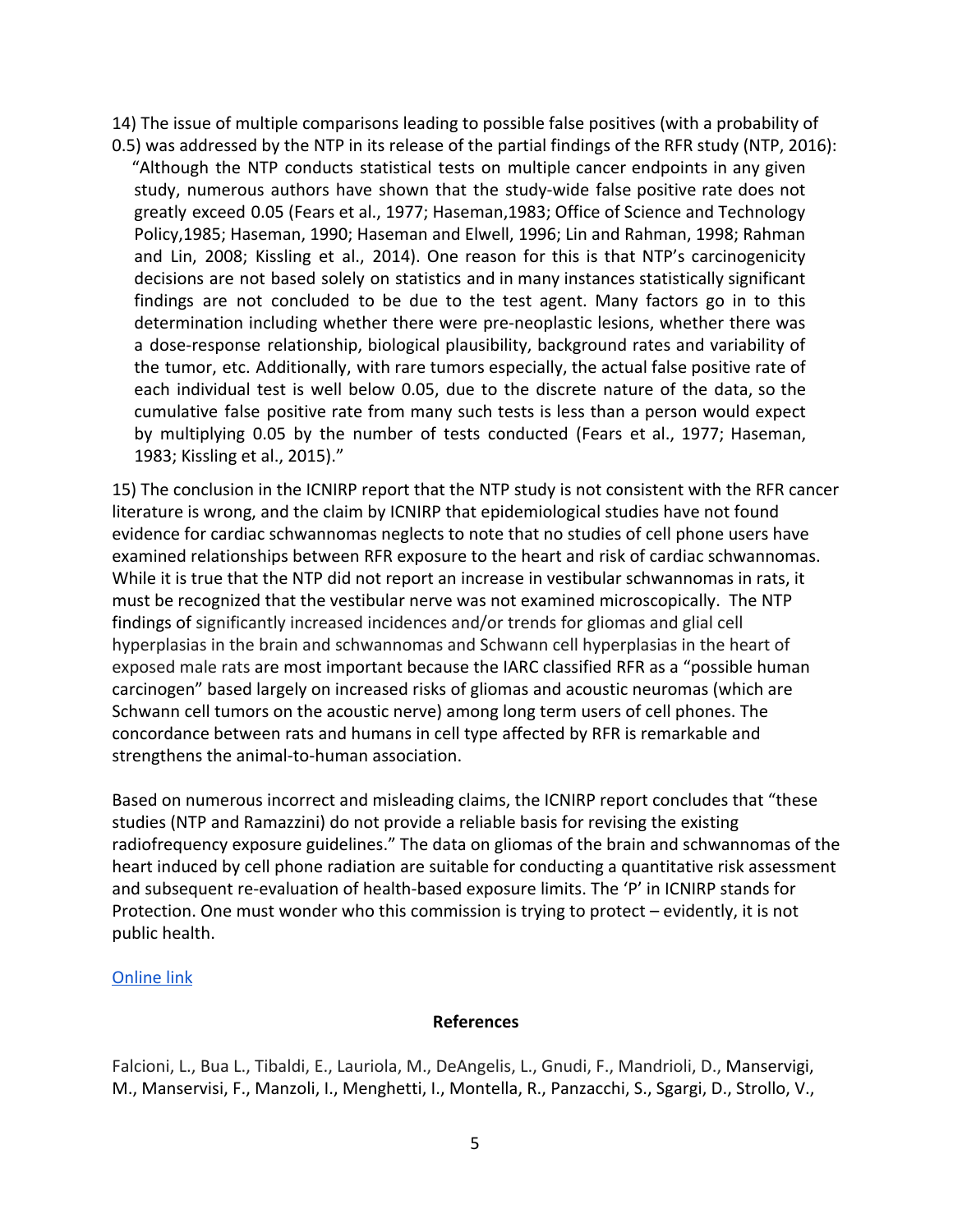Vornoli, A., Belpoggi, F. 2018. Report of final results regarding brain and heart tumors in Sprague-Dawley rats exposed from prenatal life until natural death to mobile phone radiofrequency field representative of a 1.8 GHz base station environmental emission. Environ. Res. 165, 496-503.

Federal Communications Commission (FCC). 1997. Evaluating compliance with FCC guidelines for human exposure to radiofrequency electromagnetic fields. OET Bulletin 65. Federal Communications Commission Office of Engineering & Technology, Washington, DC

International Agency for Research on Cancer (IARC). 2013. IARC Monograph on the Evaluation of Carcinogenic Risks to Humans: Non-Ionizing Radiation, Part 2: Radiofrequency Electromagnetic Fields. Lyon, France, Volume 102.

ICNIRP (2018) International Commission on Non-ionizing Radiation Protection. https://www.icnirp.org/cms/upload/publications/ICNIRPnote2018.pdf

Kort, W.J., Hekking-Weijma, J.M., TenKate, M.T., Sorm, V., VanStrik, R. 1998. A microchip implant system as a method to determine body temperature of terminally ill rats and mice. Lab Anim. 32: 260-269.

Maronpot, R.R., Boorman, G.A. 1982. Interpretation of rodent hepatocellular proliferative alterations and hepatocellular tumors in chemical safety assessment. Tox. Pathol. 10, 71-80.

Melnick, R.L. 2018. Commentary on the utility of the National Toxicology Program Study on cell phone radiofrequency radiation data for assessing human health risks despite unfounded criticisms aimed at minimizing the findings of adverse health effects. Environ. Res. (in press).

National Toxicology Program (NTP). 2016. Report of partial findings from the National Toxicology Program carcinogenesis studies of cell phone radiofrequency radiation in Hsd: Sprague Dawley SD rats (whole body exposures). http://biorxiv.org/content/biorxiv/early/2016/06/23/055699.full.pdf

National Toxicology Program (NTP). 2018a. NTP technical report on the toxicology and carcinogenesis studies in Hsd:Sprague Dawley SD rats exposed to whole-body radio frequency radiation at a frequency (900 MHz) and modulations (GSM and CDMA) used by cell phones. NTP TR 595 (in final preparation).

National Toxicology Program (NTP). 2018b. NTP technical report on the toxicology and carcinogenesis studies in B6C3F1/N mice exposed to whole-body radio frequency radiation at a frequency (1,900 MHz) and modulations (GSM and CDMA) used by cell phones. NTP TR 596 (in final preparation).

National Toxicology Program (NTP). 2018c. Peer review of the draft NTP technical reports on cell phone radiofrequency radiation.

https://ntp.niehs.nih.gov/ntp/about\_ntp/trpanel/2018/march/peerreview20180328\_508.pdf